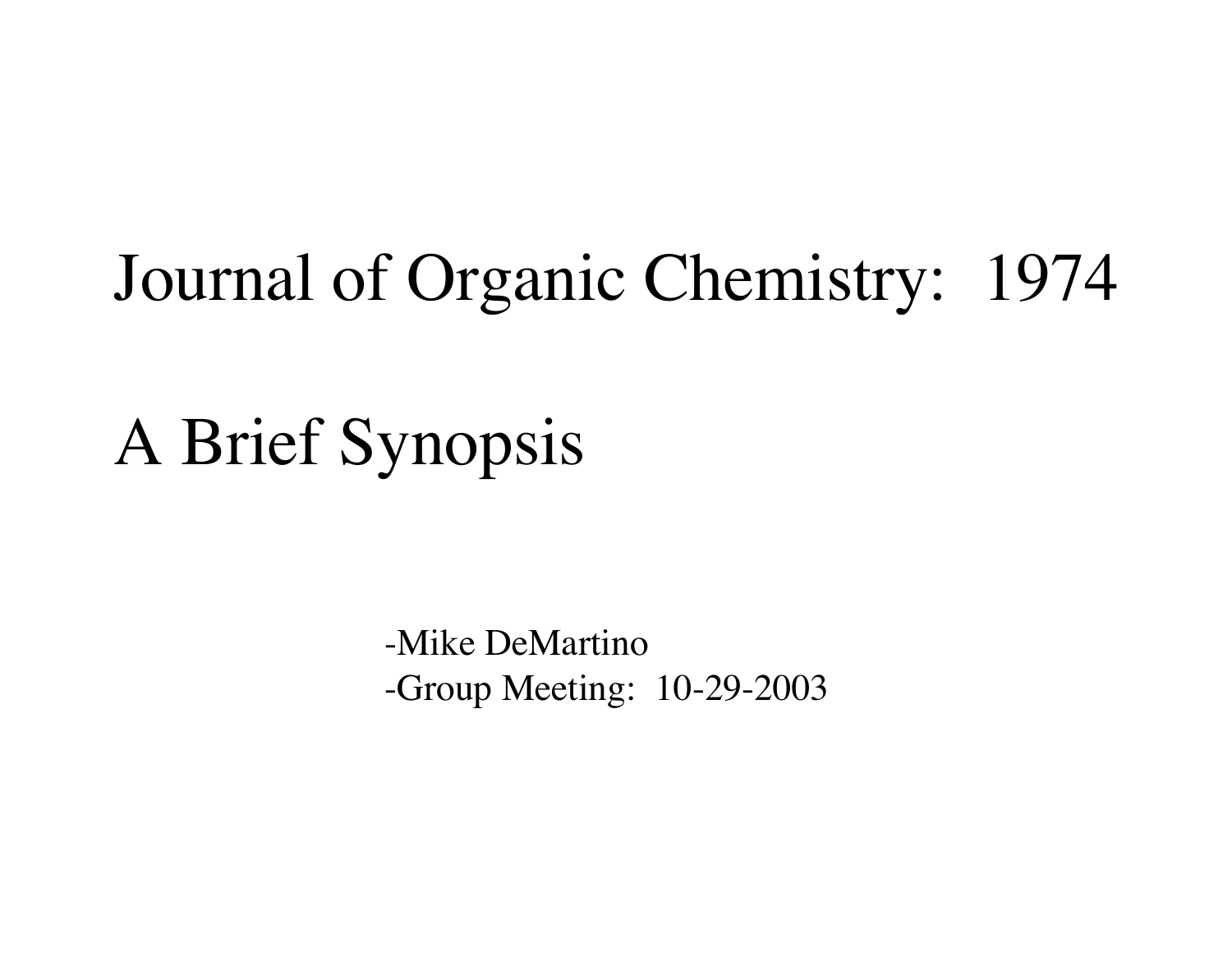# **Overview**

- Some general observations
- The "prime-time-players"...what were they doing in JOC? (Thanks Dick Vitale, baby!)
- Some selected total syntheses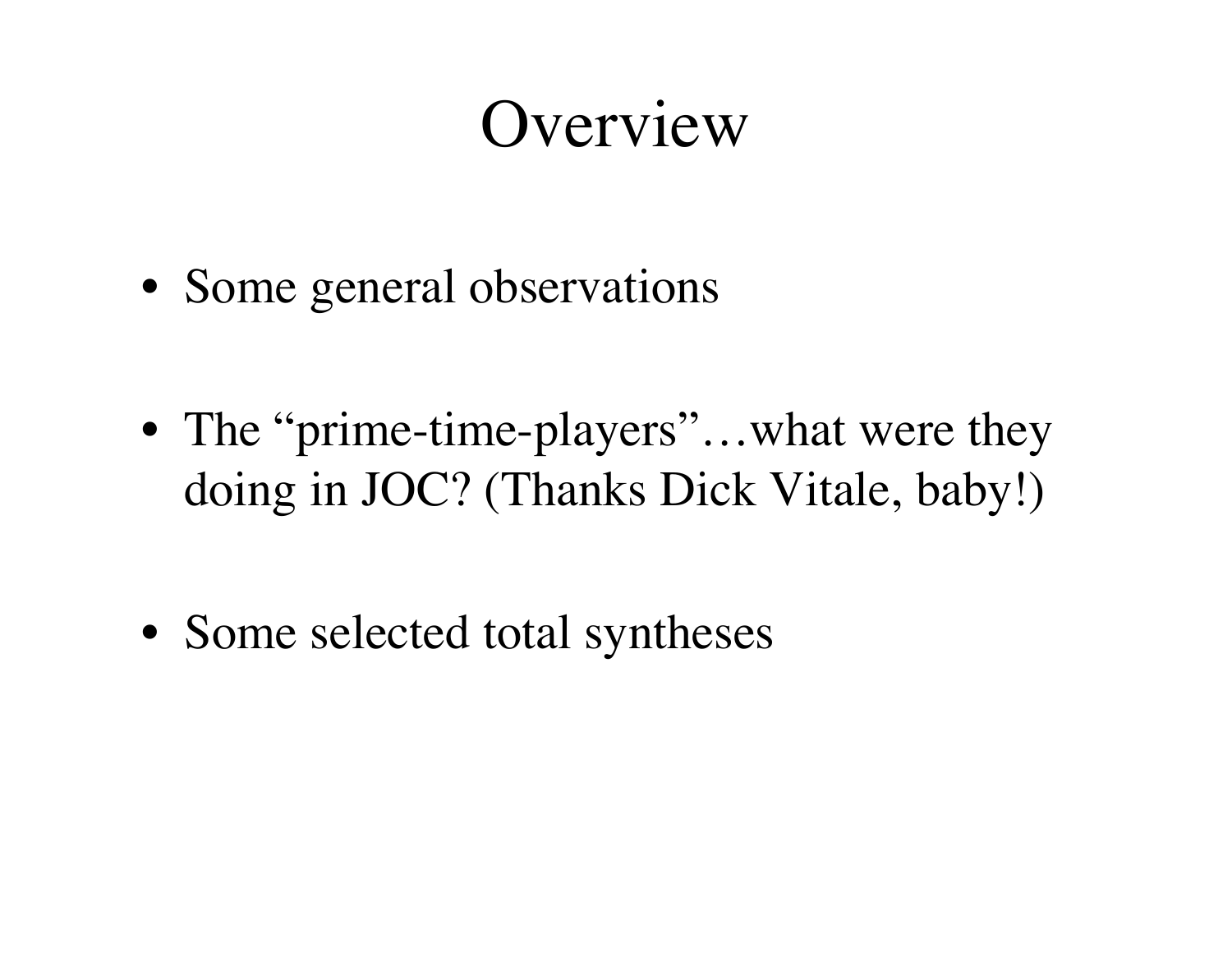# General Observations from Title Perusing

- Heterocyclic chemistry prevalent
- Surprisingly little Tin/Palladium chemistry
- Lots of Rearrangements:
	- Thermal
	- Photolytic
	- Acid Catalyzed
- <sup>13</sup>C spectroscopy a new thing in organic chemistry?!?
- Not many total syntheses, mostly steroids
- Sulfur chemistry very prevalent
- A lot of degradation chemistry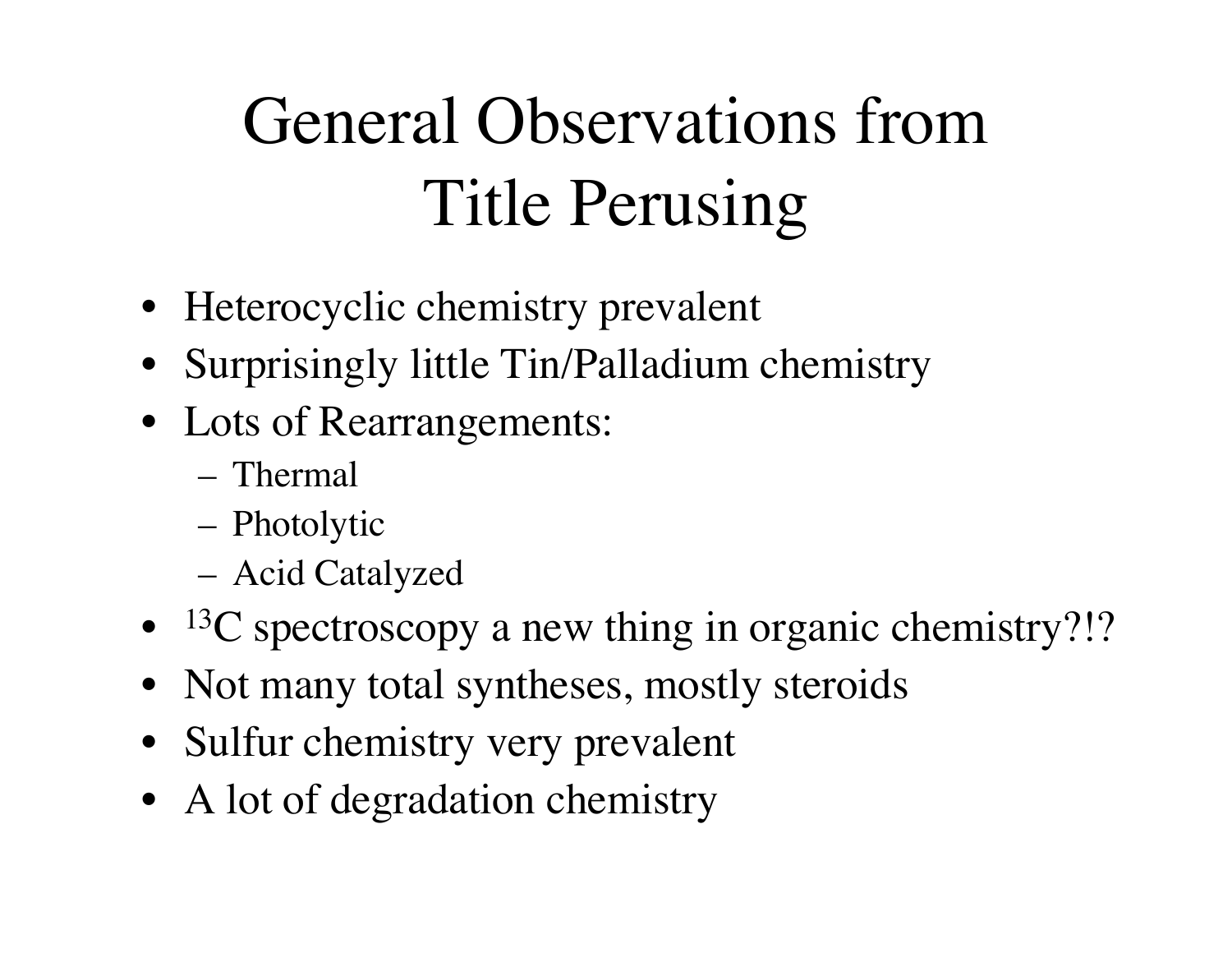# E.J. Corey (Harvard)

-Preparation of an optically active intermediate for the prostaglandins (p. 356)

-A racemic route had previously been developed from (+/–) **1** to (+/–)-11-deoxyprostaglandins



 $-\gamma$ -Condensation of an allylic Phosphonium Ylide (p. 821) -Generally, allylic phosphorous ylides condense on the  $\alpha$  carbon -Many geometric isomers usually obtained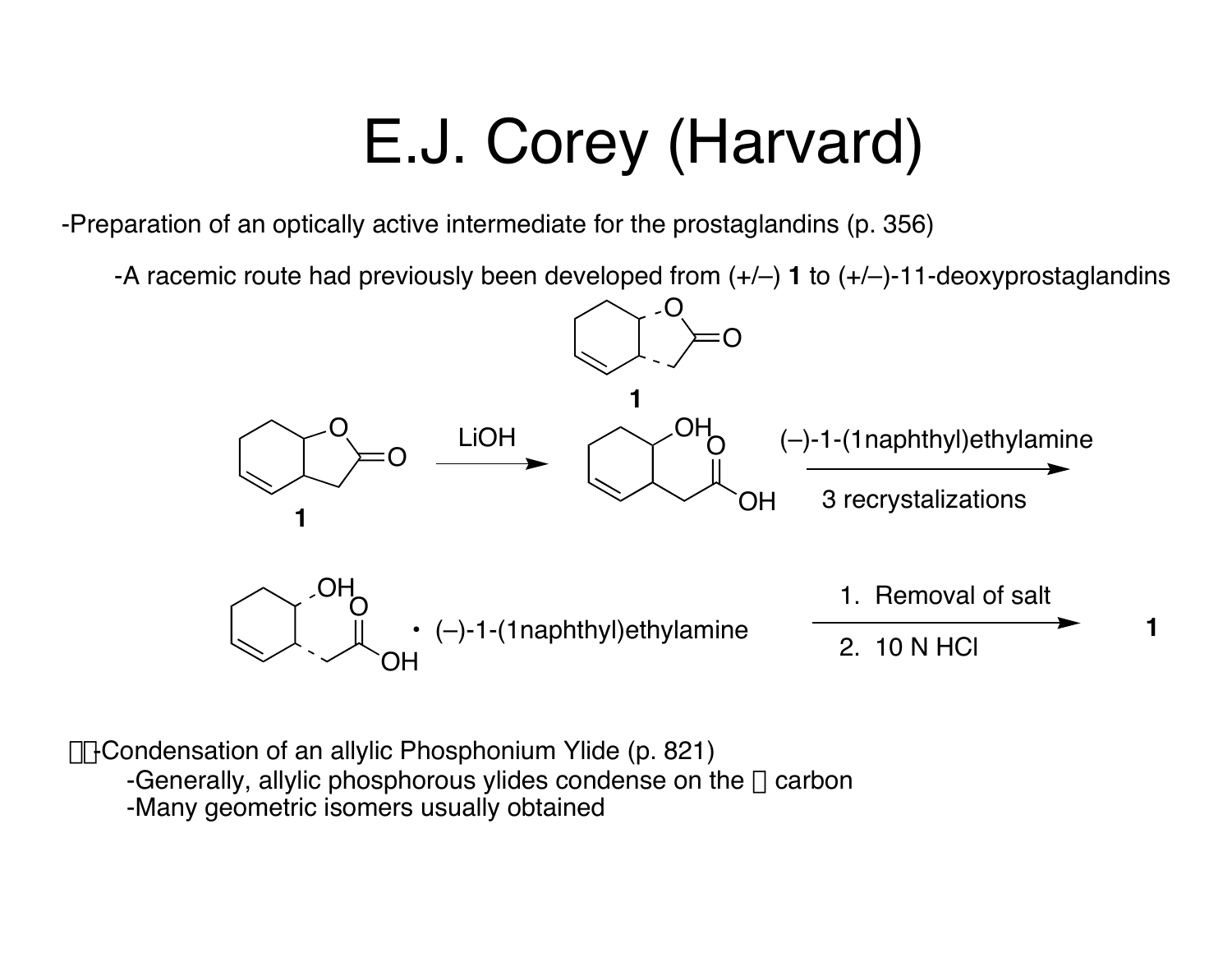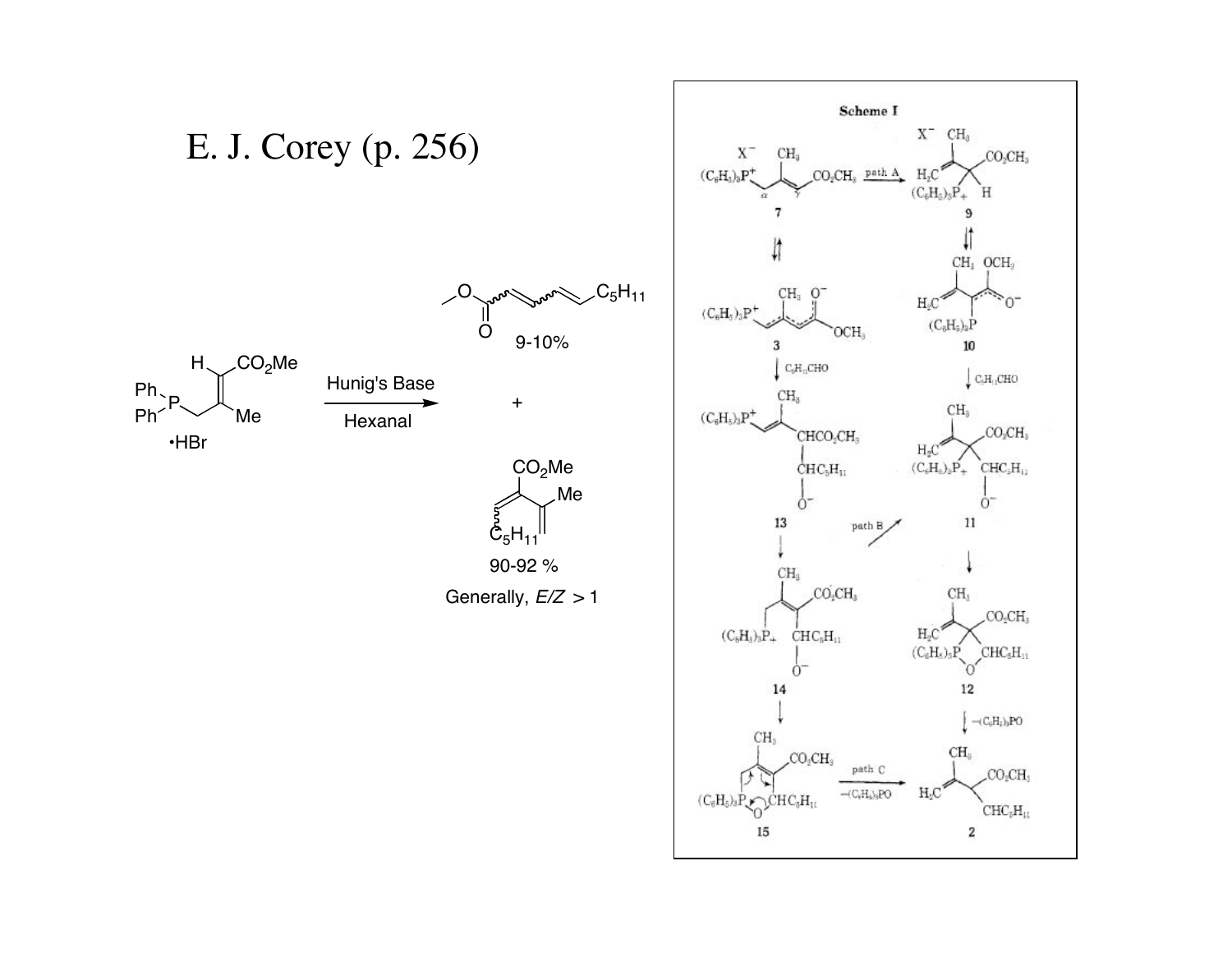## Samuel Danishefsky (Univ. of Pitt)

-A route to funtionalized heterocycles by homoconjugate addition (p. 1979)

-The use of a highly substituted cyclopropane as an electrophile (generated by reacting the olefin with dimethyl diazomalonate ine the presence of copper bronze)

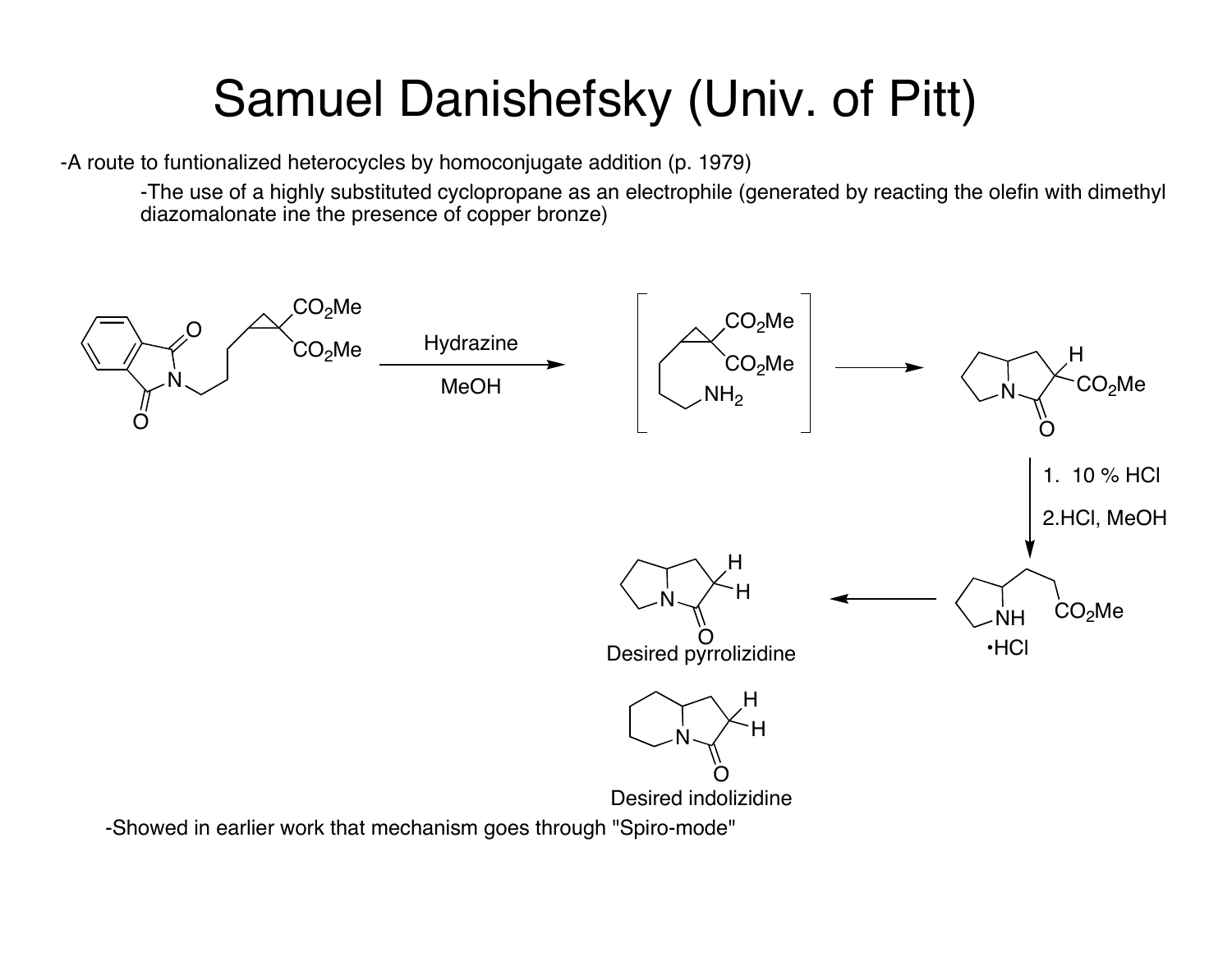## Samuel Danishefsky (Univ. of Pitt)

-Furanoid systems by intramolecular homoconjugate addition (p. 2658)



-O-Alkylation was dominant pathway in all systems they tried in this paper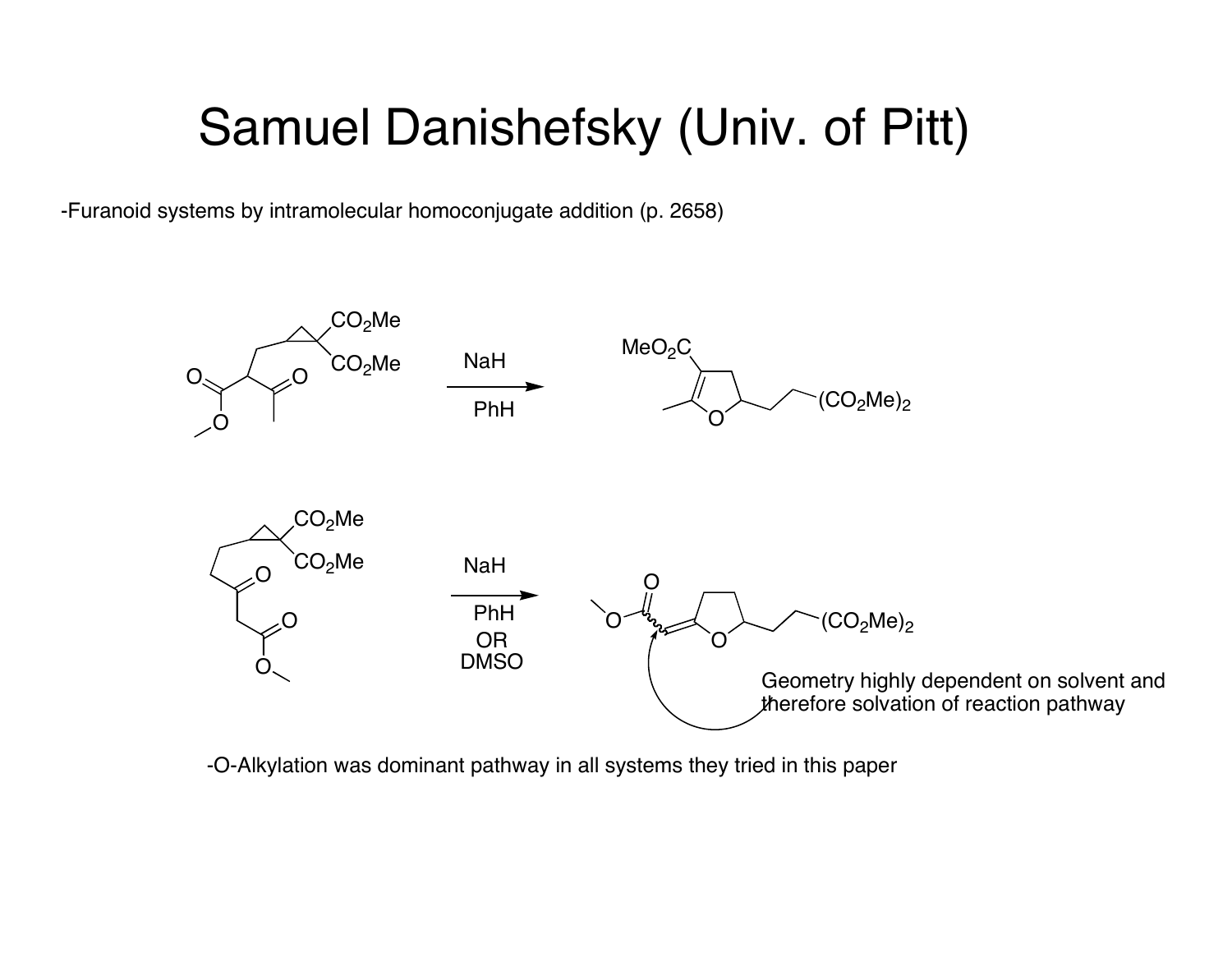# Gilbert Stork (Columbia)

-Regiospecific Aldol condensations of the kinetic lithium enolates of methyl ketones (p. 3459)

-It had previously been difficult to trap the kinetic enolate with alkyl halides -So, used a more reactive electrophile to trap the enolate



70%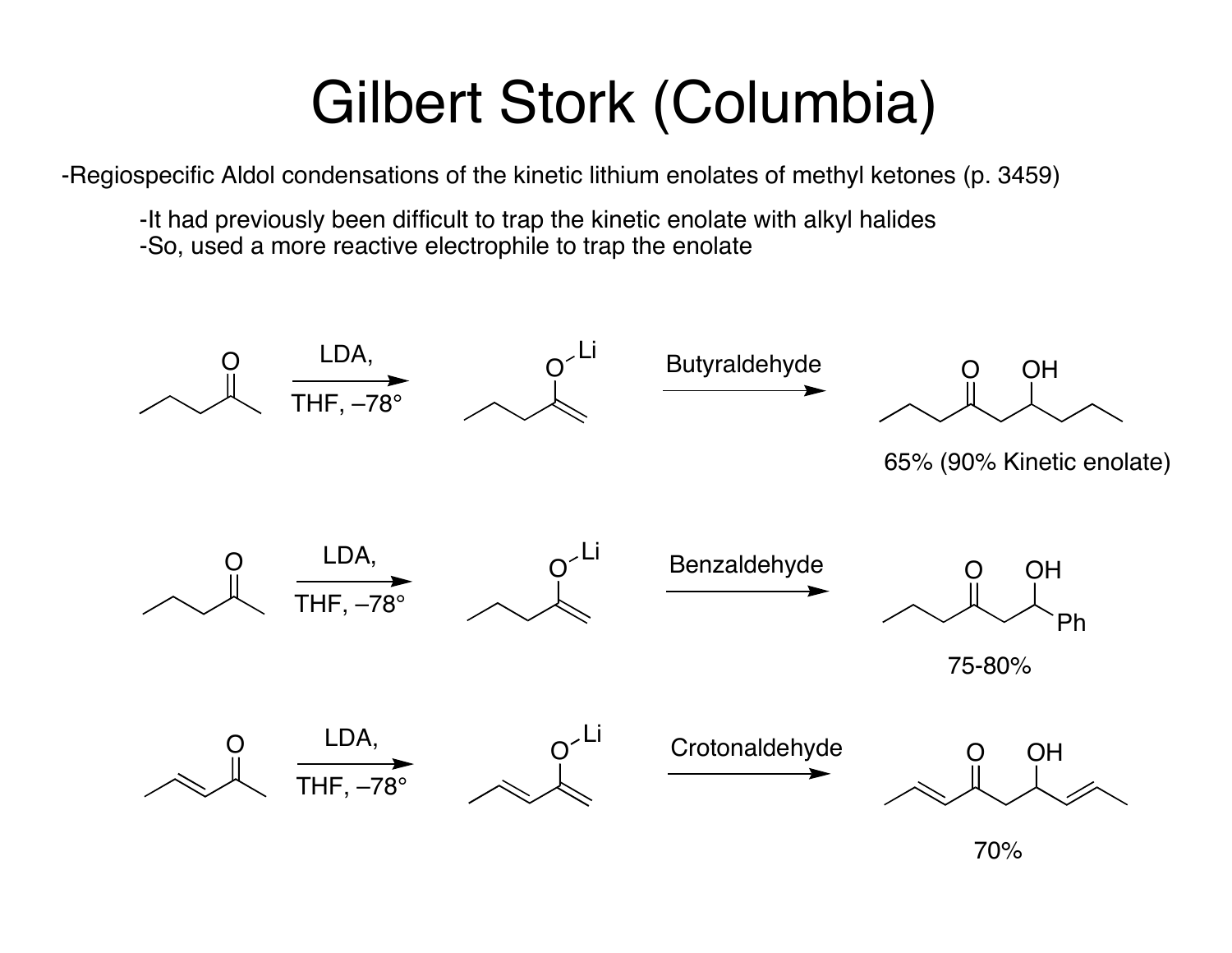# Barry M. Trost (Wisconson, Madison)

-Chemospecificity of allylic alkylations (p. 737)

-Use of cis and trans geranylacetone

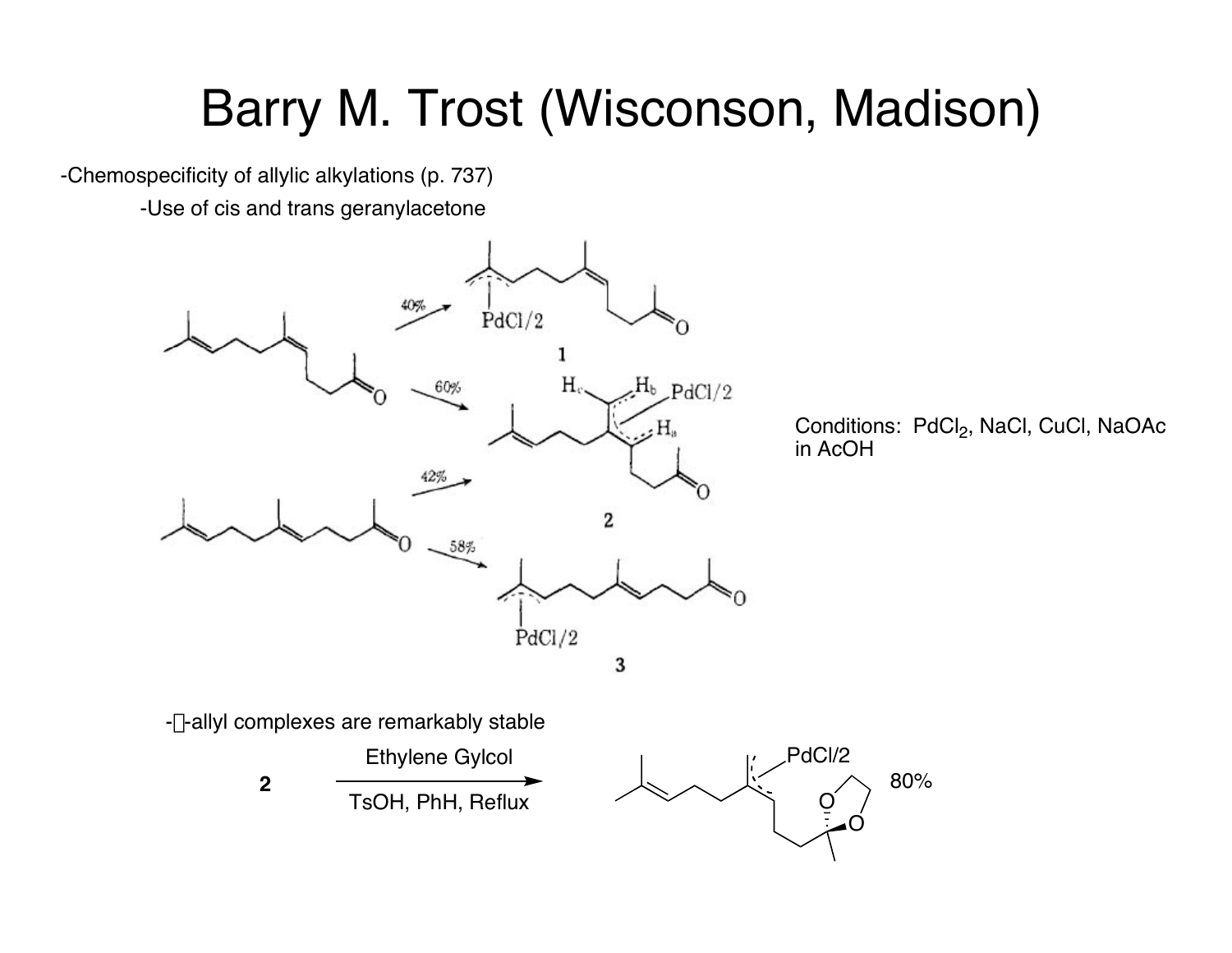

Alkylations

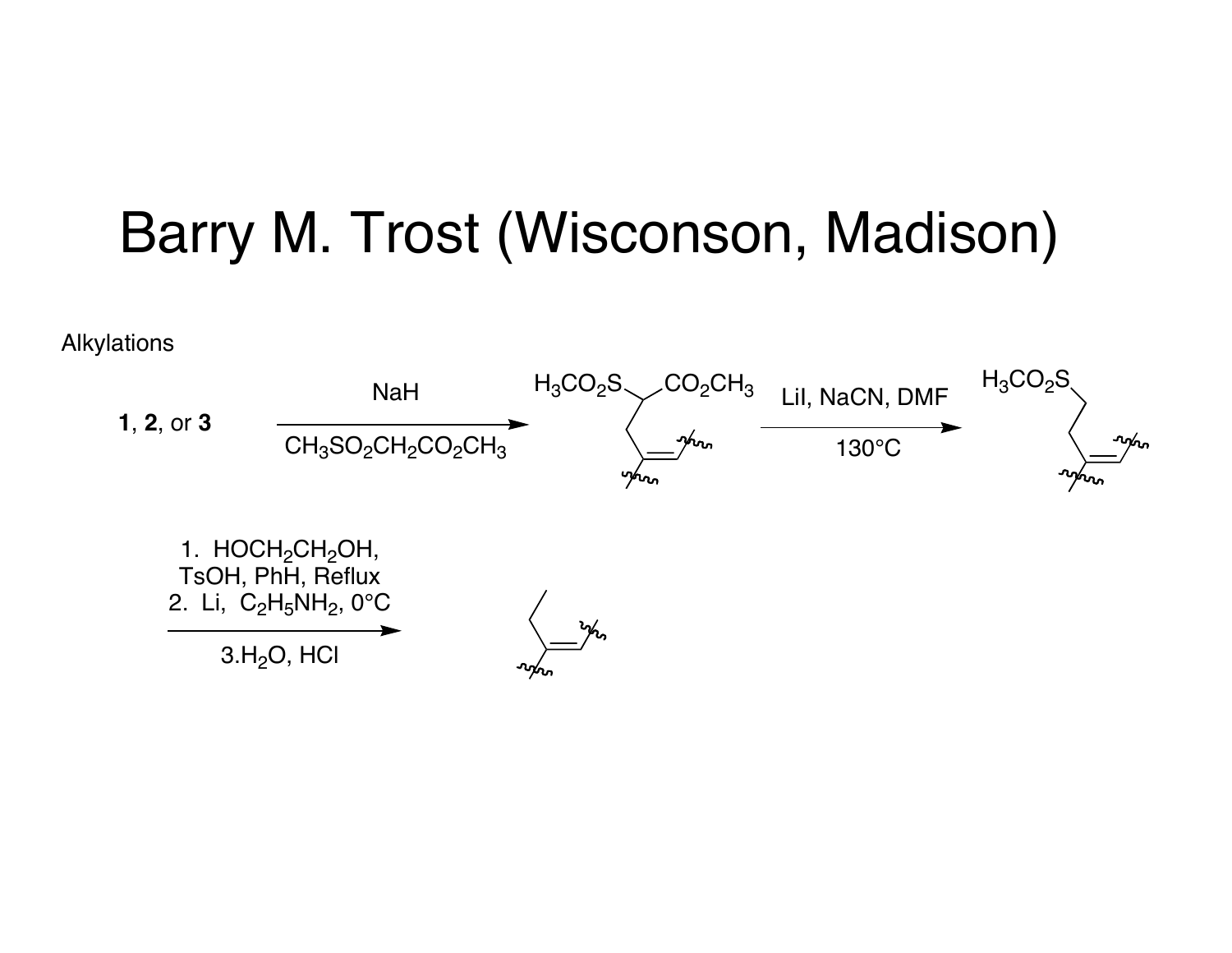# Barry M. Trost (Wisconson, Madison)

-Alkylation of Lactam Derivatives (p. 2475)



-Both of the above examples proceeded with C-alkylation exclusively with alkyl halides, chlorosilanes.

-For 1 (Stronger enolate), reaction with methyl vinyl ketone proceeds with 1,2 addition;

for 2, (weaker reagent), reaction to MVK proceeded with conjugate addition

This selectivity is due to the less reactive reagent having its charge more delocalized in the transition state. To test this hypothesis, a controll exmeriment:

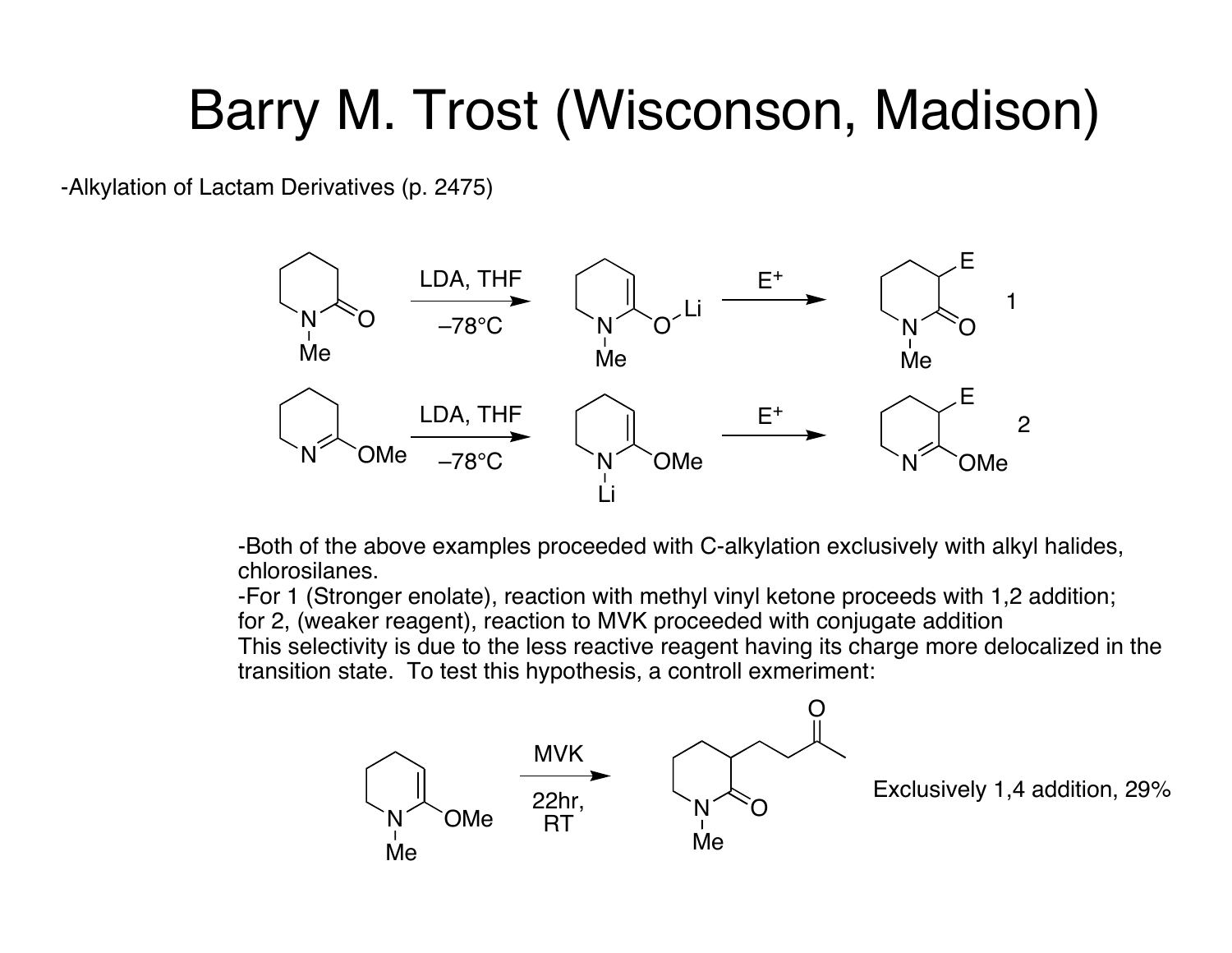## Barry M. Trost (Wisconson, Madison)

-A convienent approach to Methyl 3-oxo-4-pentenoate (p. 2648)

-Not easily synthesized

-The two main previous methods either ended with a final step of 7-12% (acid catalyzed elimination), or was based on a retro-Diels-Alder step (great yield, but requires special high-temp pyrolysis apparatus). -Utility seen as an "annelating agent" in the synthesis of terpenes and alkaloids



Summary: 3-step route, 60-76% overall; 5-step route, 60-72% overall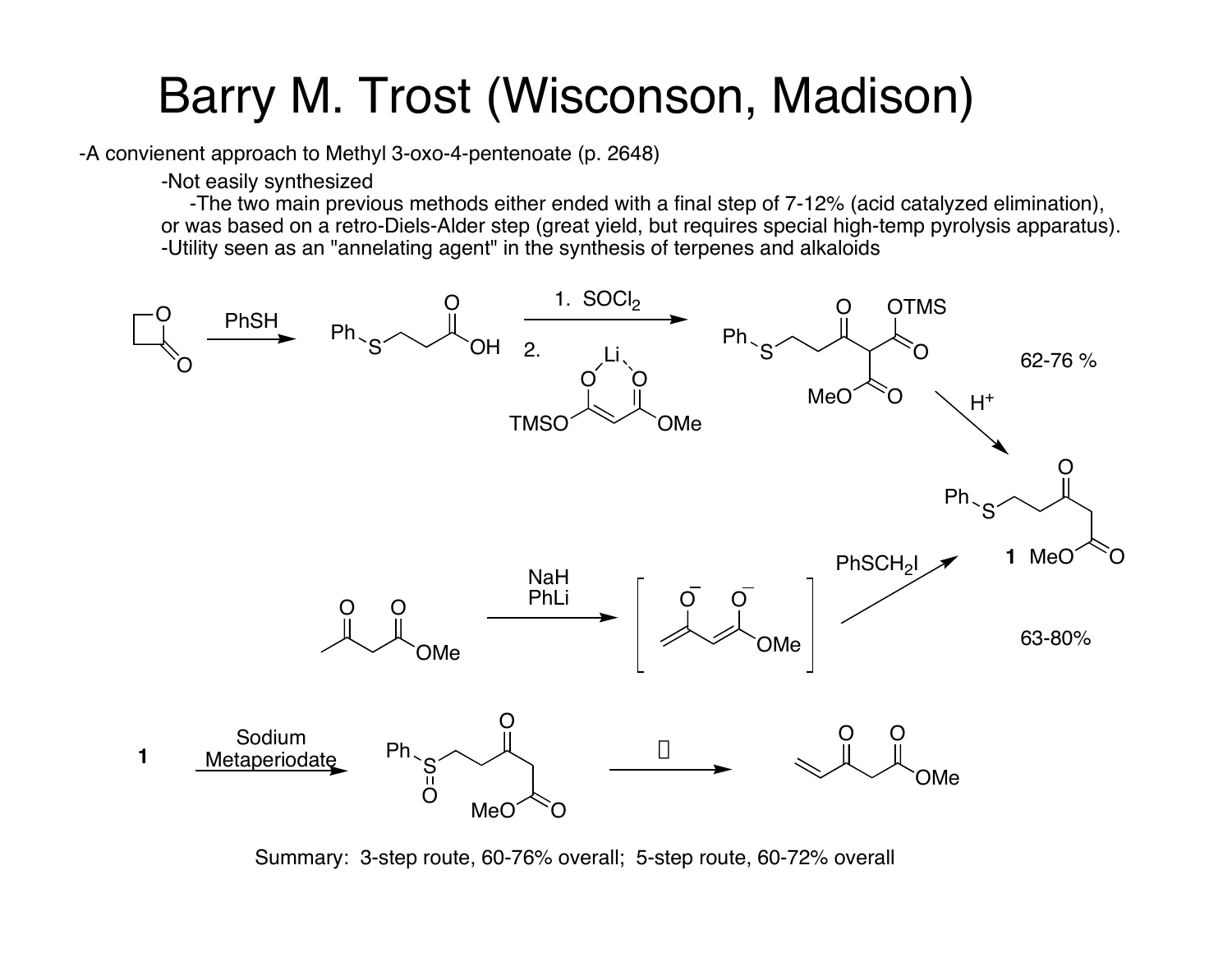## R. F. Heck (Univ. of Delaware :-) )

-Palladium caralyzed Amidation of aryl, heterocyclic, and vinylic halides (p. 3327)

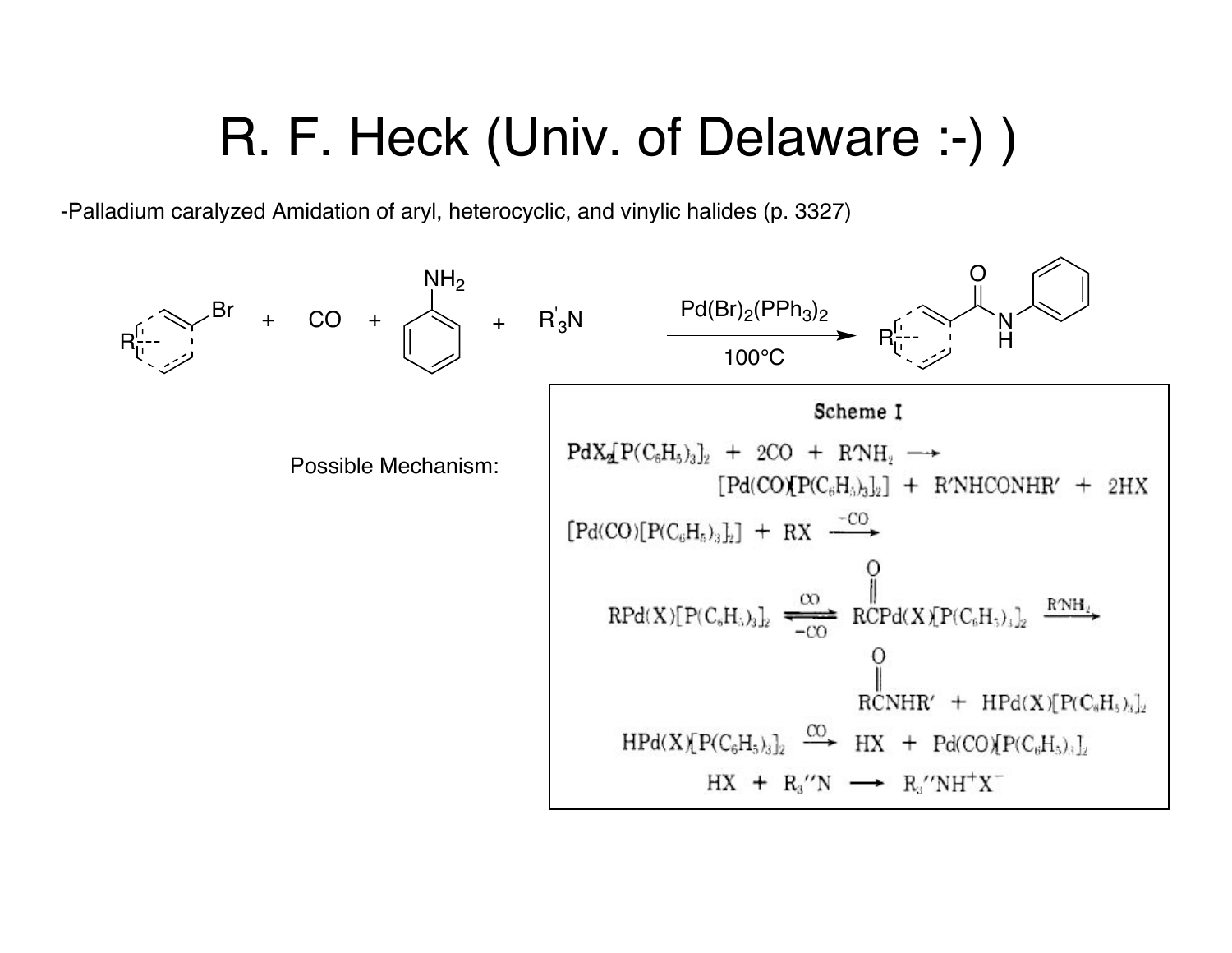## R. F. Heck (Univ. of Delaware :-) )

-Palladium caralyzed carboalkoxylation of aryl, benzyl, and vinylic halides (p. 3318)

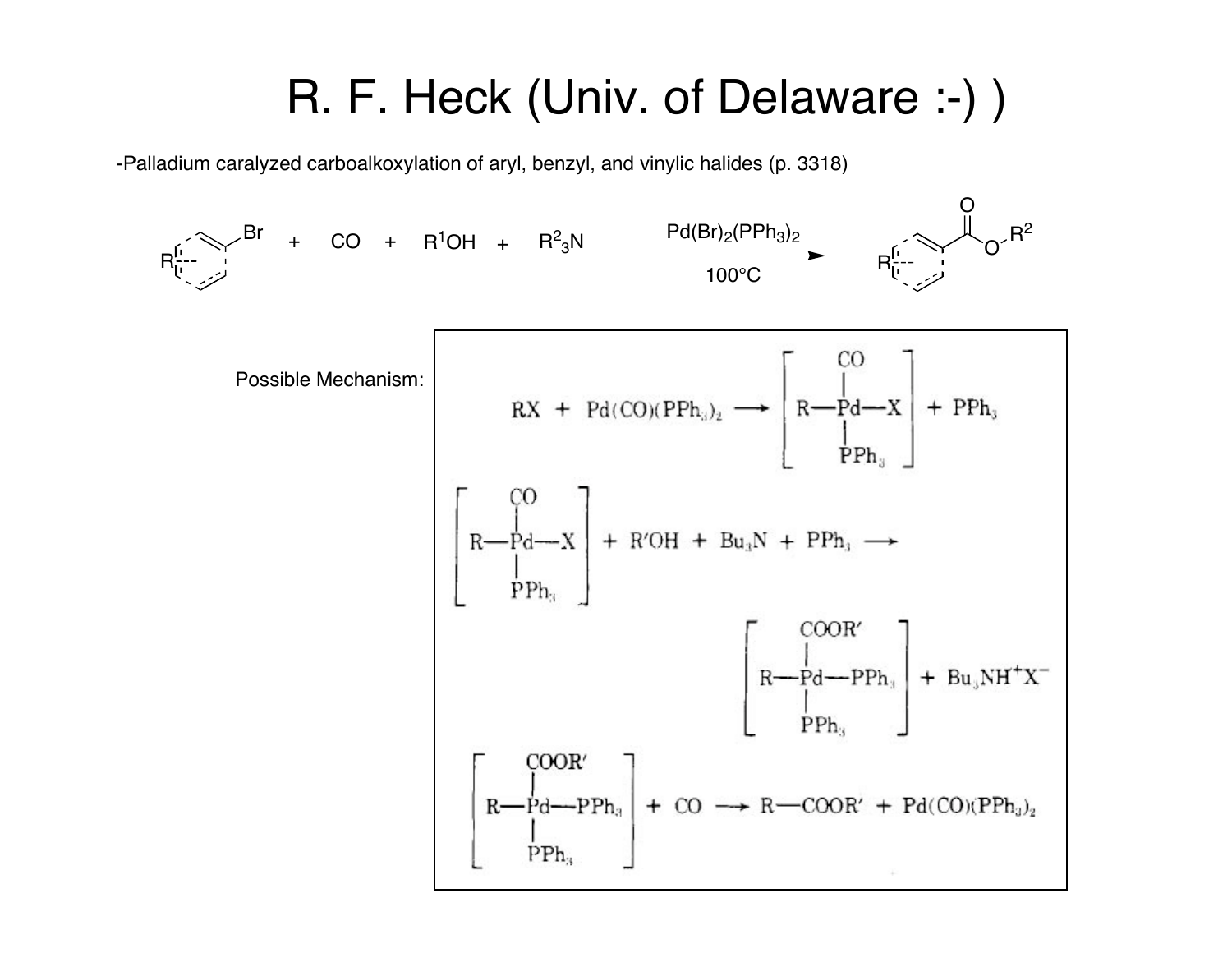- The following people did wonderful chemistry in JOC, '74, but time constraints cause their omission:
	- David Evans (UCLA)
		- Useful Prostaglandin Intermediate (p. 3176)
		- Applications of trimethylsilyl cyanide (p. 914)
	- Herbert C. Brown
		- New organoborane structures via alpha-bromination of borapolycyclanes (p. 861)
		- Synthesis of olefins: alpha-elimination of alpha-chloroboronic esters (p. 2817)
		- Synthesis of terminal acetylenes via treatment of lithium ethynyltrialkylborates with Iodine (p. 731)
	- Herbert House
		- Chemistry of Carbanions (p. 3102)
		- Electron transfer reactions: reduction of enones with Cr(II) compounds (p. 1173), and of nonconjugated acetylenes (p. 747)
	- Robert E. Ireland
		- Claisen rearrangement of *N*-Allylketene *O,N*-Acetals (p. 421)
	- And of course, many others…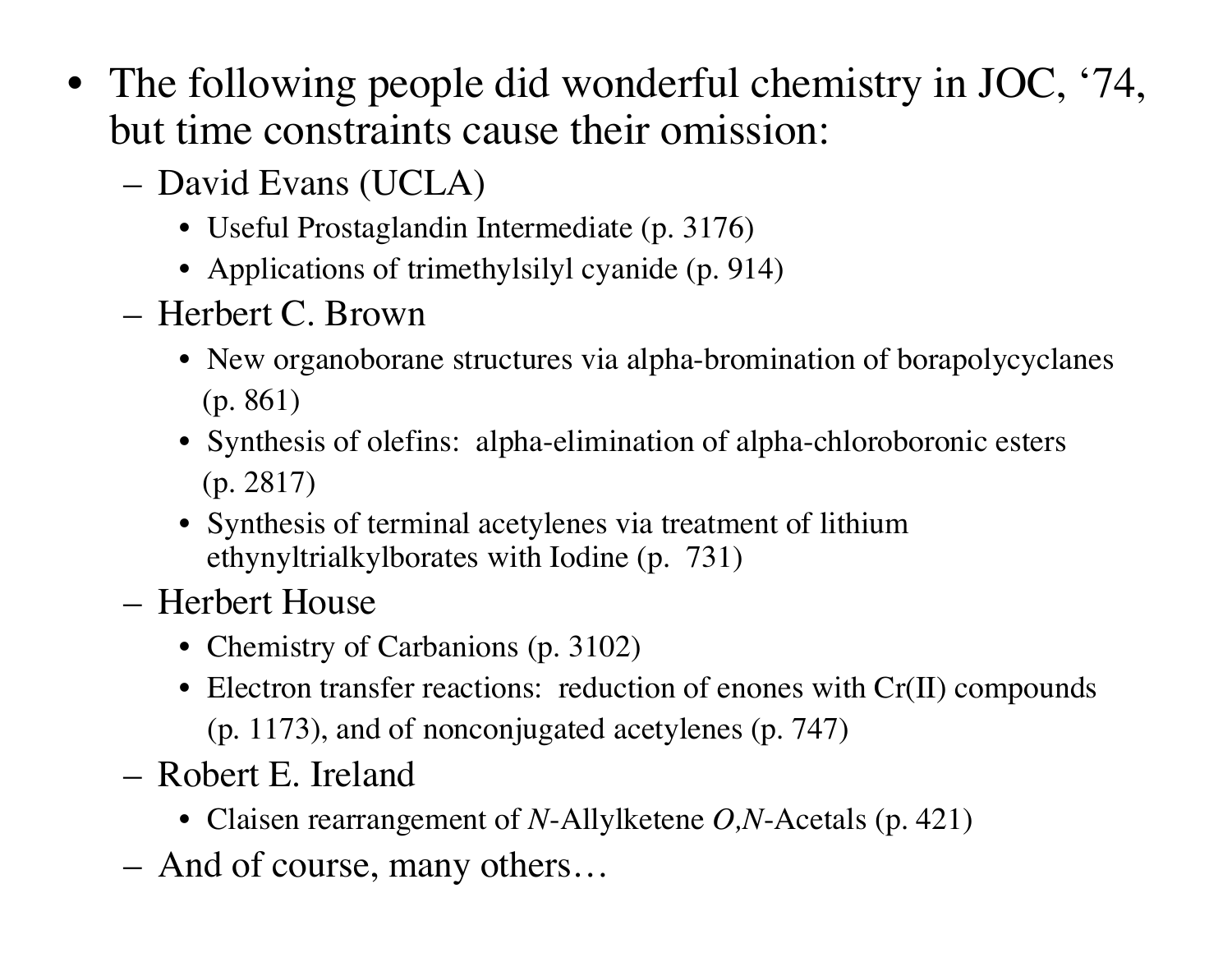(S)-Carlosic Acid

### Blommer and Kappler, p. 113

Temple University



Note: all yields in the synthesis were 70-80%, except the "key step," the cyclization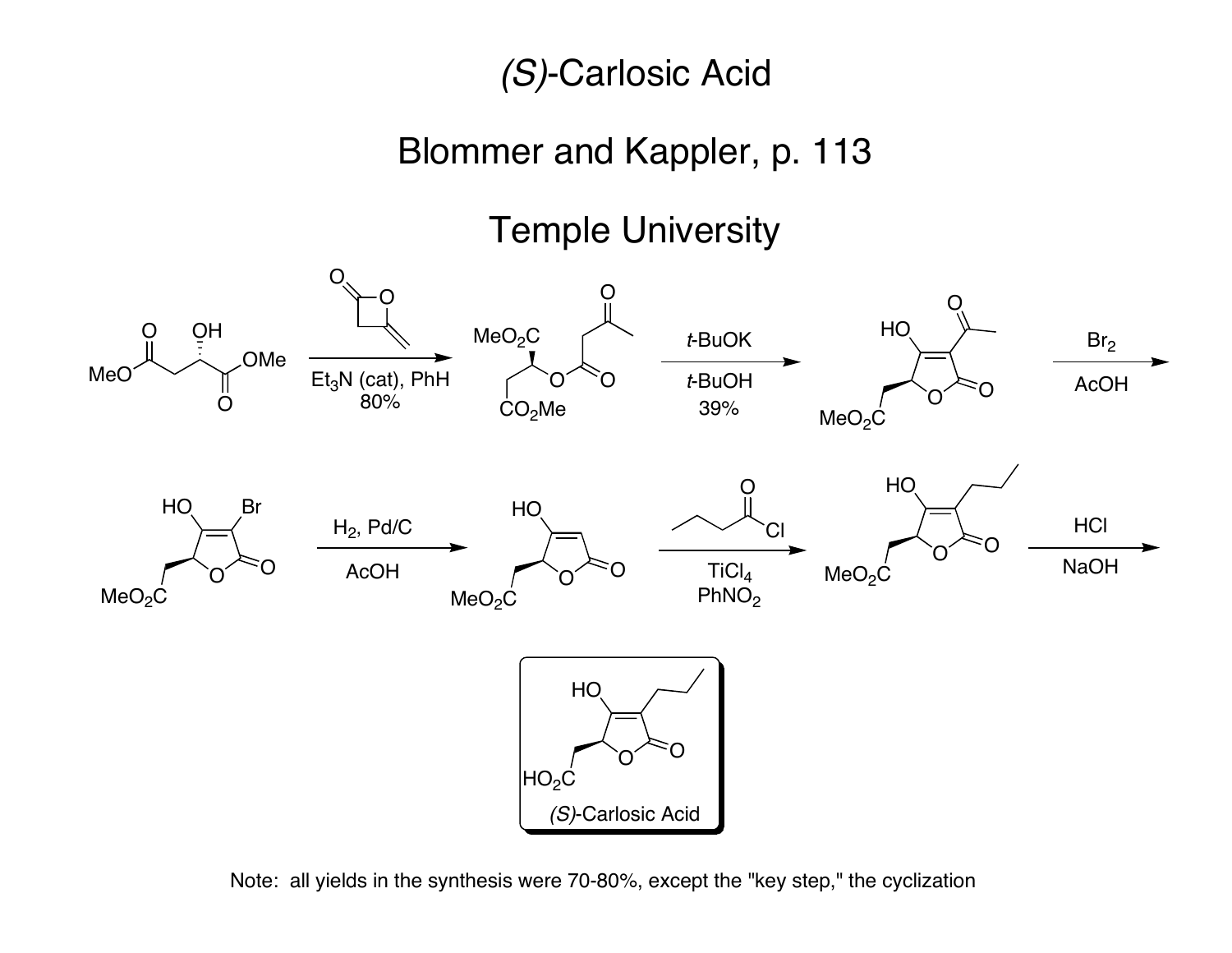#### **Cassamedine**

#### Cava and Libsch, p. 577

#### UPenn

-An alkaloid isolated from Cassytha americana

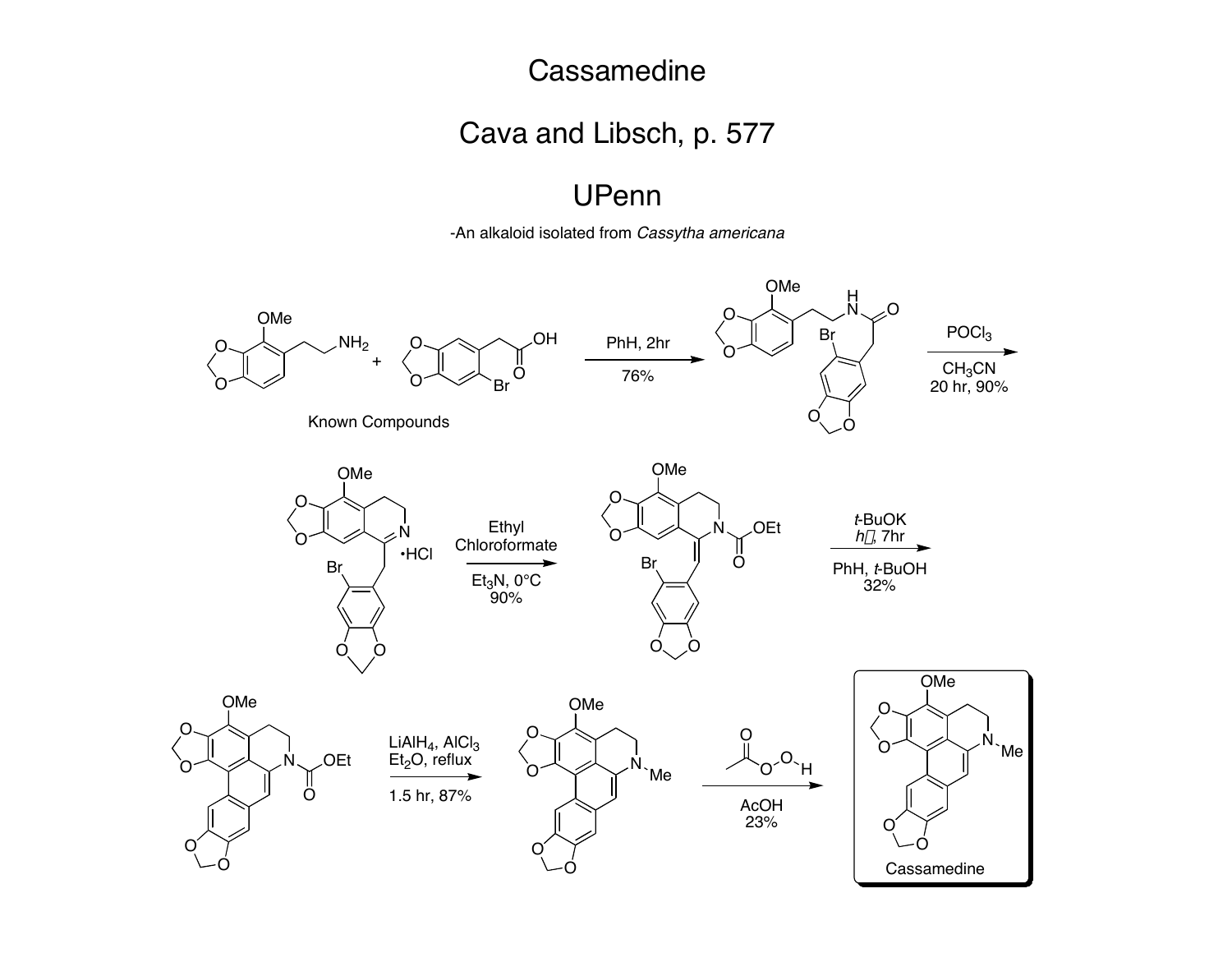#### The Sex Pheromone of the Pink Bollworm Phillip E. Sonnet, p. 3793 U.S. Dept. of Agriculture, Maryland -Isolated from the Pectinophora gossypiella, the pink bollworm moth -Isolated as 1:1 mixture of geometric isomers  $Cl \sim \sim \sim$  OTHP  $H \rightarrow \equiv$ **OTHP** H 1. <sup>n</sup>-BuLi, THF 2.  $Cl(CH_2)_3Br$ , HEMPA, THF 53% **OTHP** 84%  $PPh<sub>3</sub>$ 84% 1. <sup>n</sup>-BuLi, THF/HMPA 2.  $Me(CH_2)_3$ CHO **OTHP** Ph3P •HCl **OTHP AcC** AcOH 58%

Cl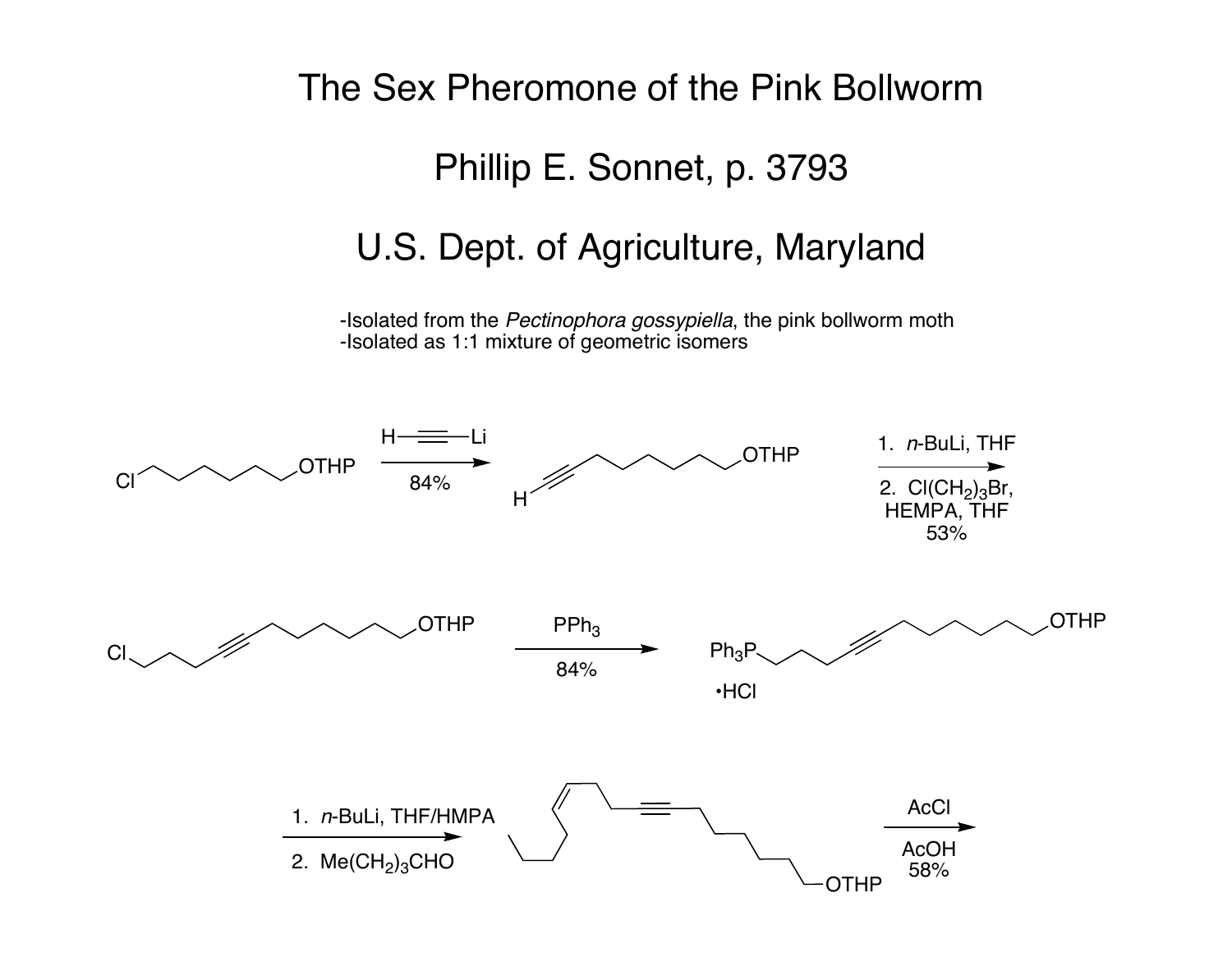# The Sex Pheromone of the Pink Bollworm Phillip E. Sonnet, p. 3793 U.S. Dept. of Agriculture, Maryland

-Isolated from the Pectinophora gossypiella, the pink bollworm moth -Isolated as 1:1 mixture of geometric isomers

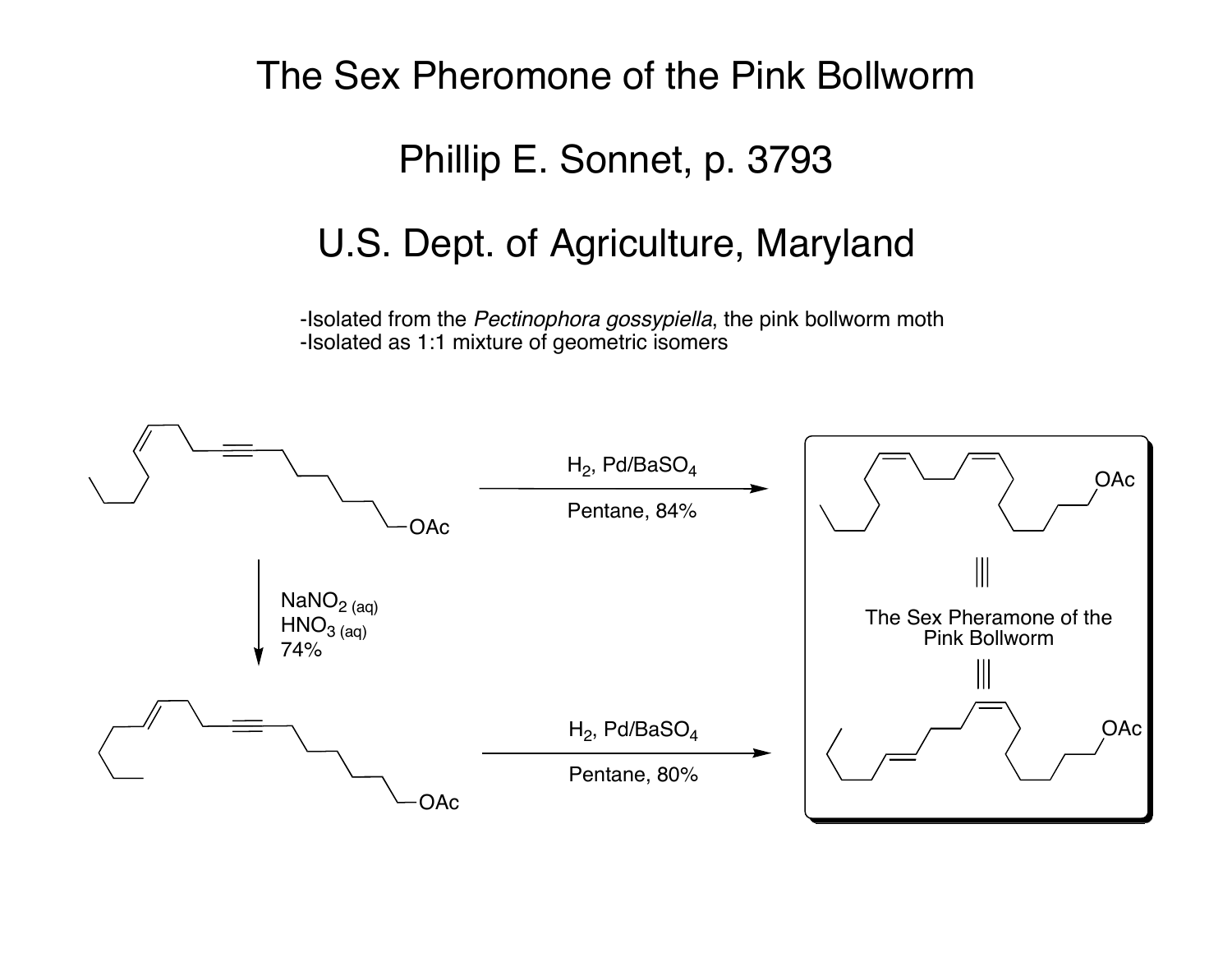## A Trail Pheromone of the Pharaoh Ant

## Sonnet, Oliver, p. 2663

## U.S. Dept. of Agriculture, Maryland

-Isolated from the Monomorium pharaonis, the Pharaoh Ant

-It was known that the pheromone had the general structure of 3-butyl-5 methoctahydroindolizine, but absolute stereochemistry of *active* pheromone was not elucidated

-Synthesized all four stereoisomers because they were interested in the pheromone's utility as a pest control agent

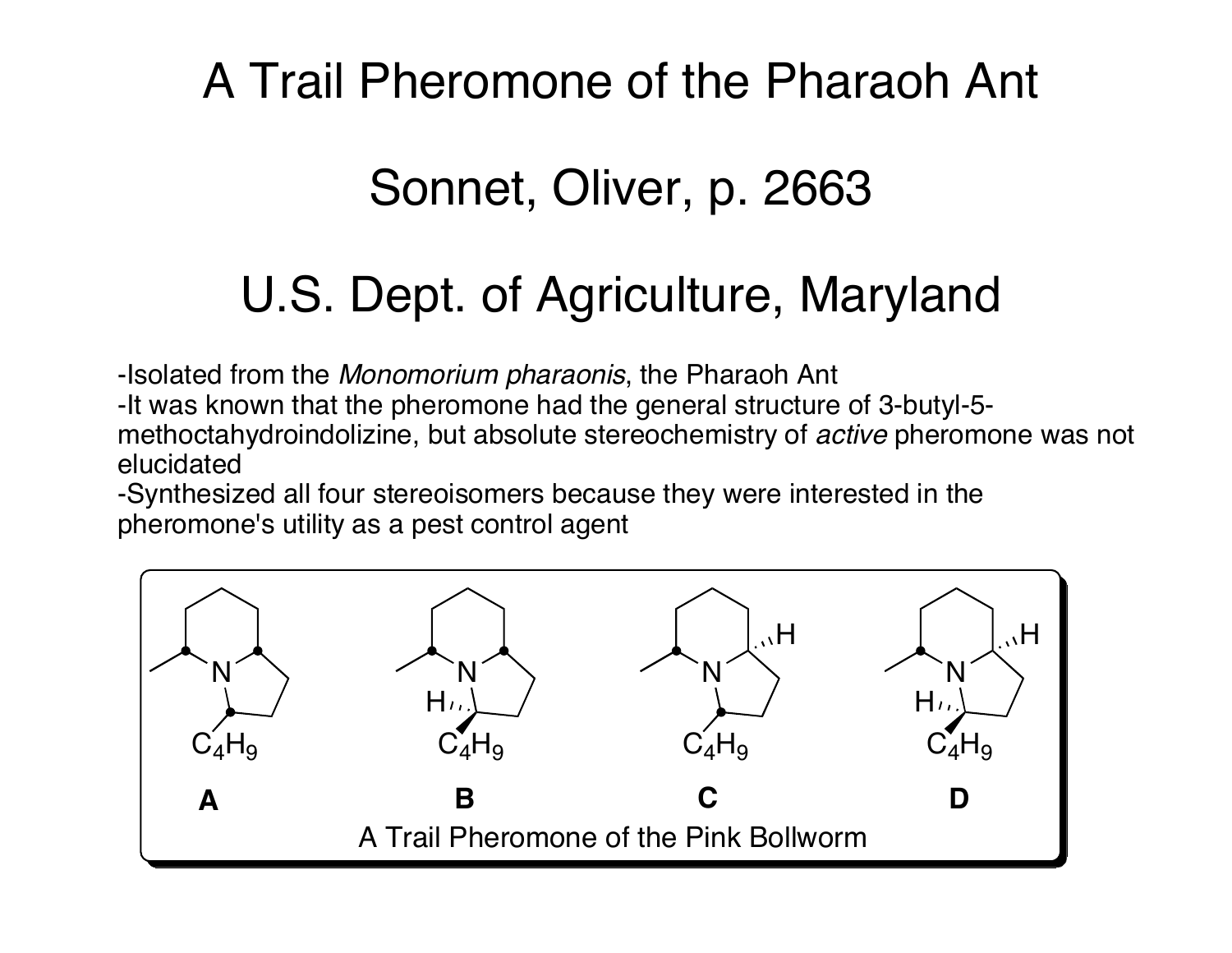



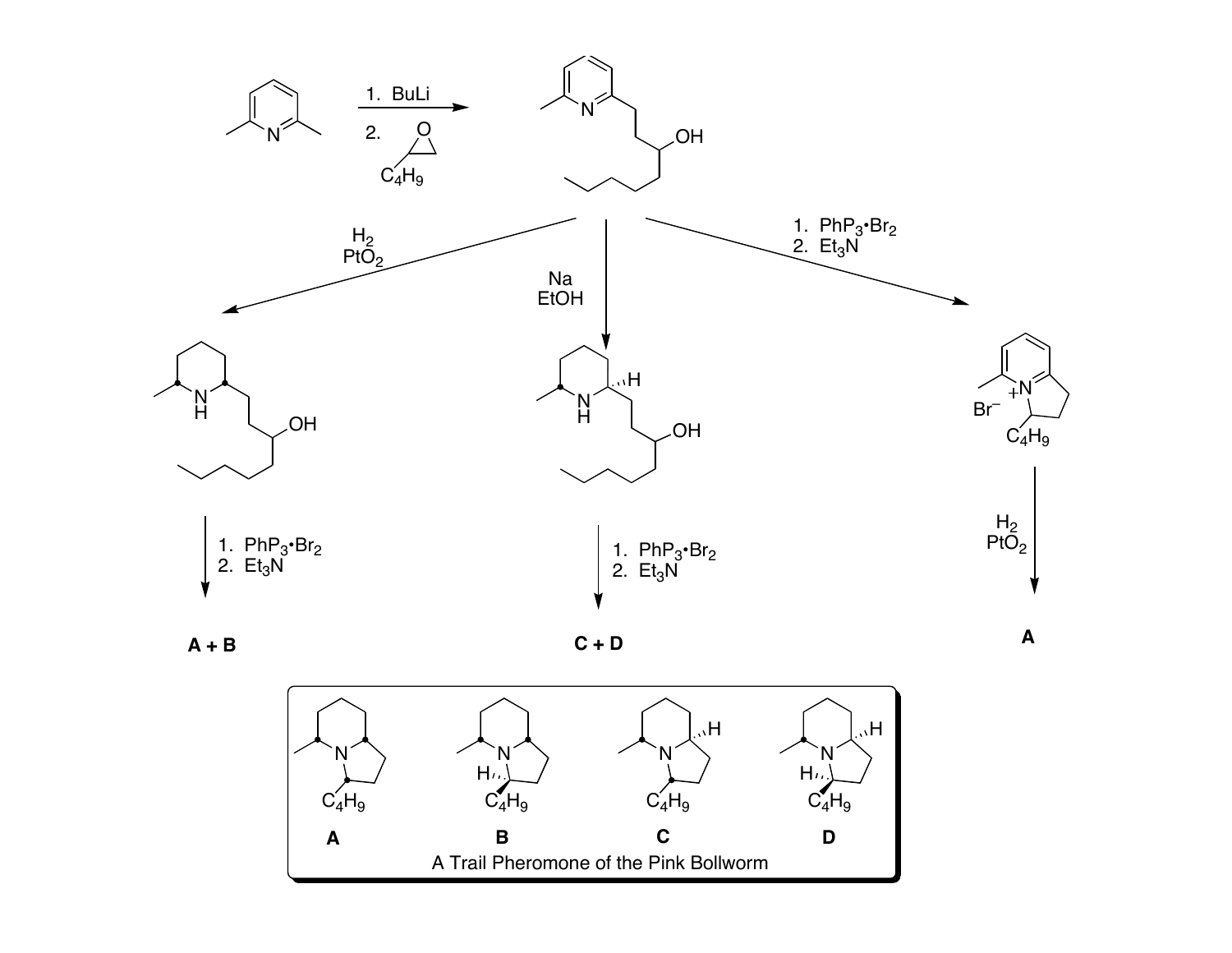Fagaronine Chloride

Stermitz, p. 3239



### Colorado St. Univ., Fort Collins

-Extremely active antileukemic alkaloid -Isolated from Faraga zanthoxyloides -Note: synthesis also proved structure

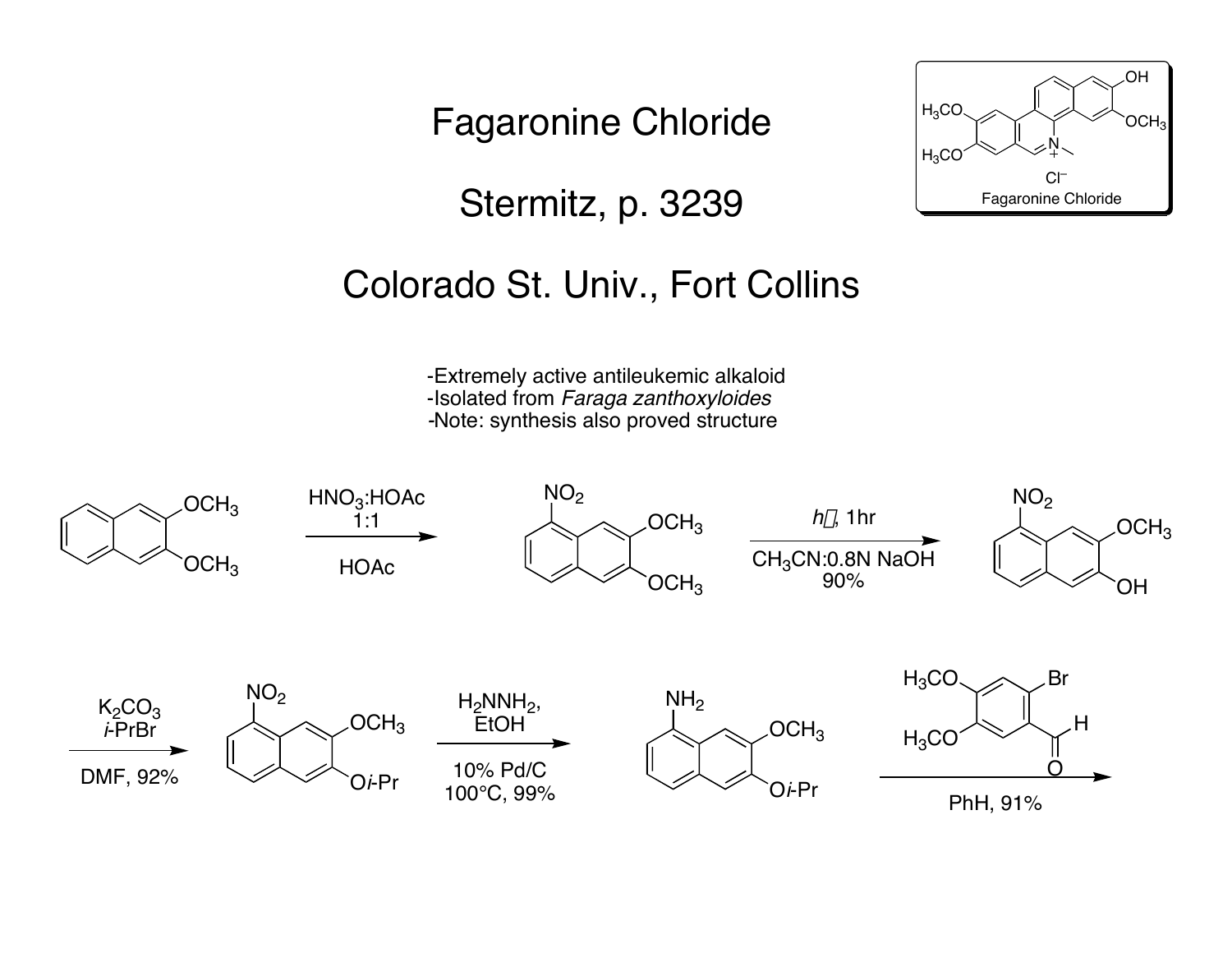### Fagaronine Chloride

### Stermitz, p. 3239

### Colorado St. Univ., Fort Collins

-Extremely active antileukemic alkaloid -Isolated from Faraga zanthoxyloides -Note: synthesis also proved structure

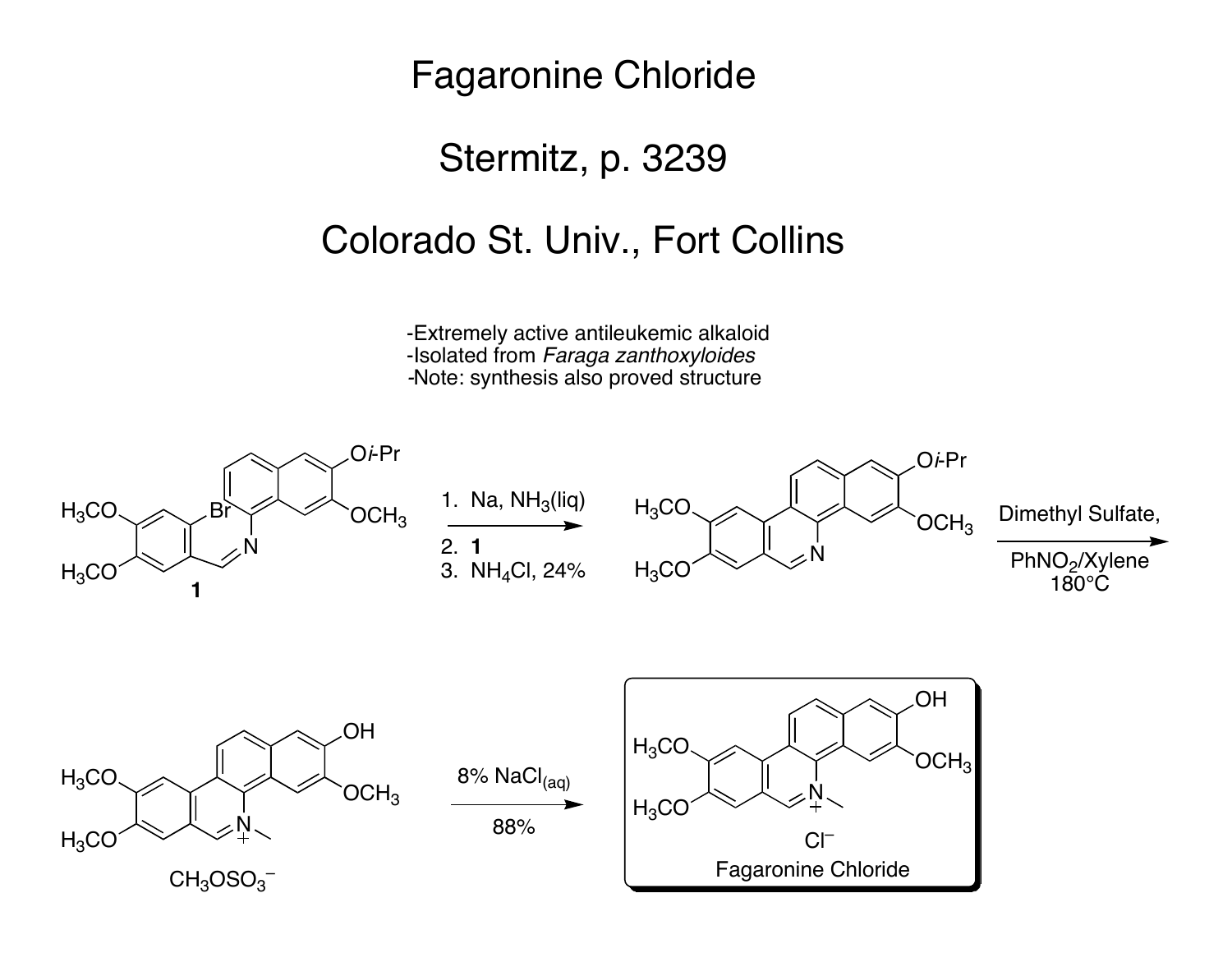$(+/-)$  11-deoxyprostaglandin E<sub>2</sub>

Jonh Petterson, John Fried, p. 2506

## Syntex, California

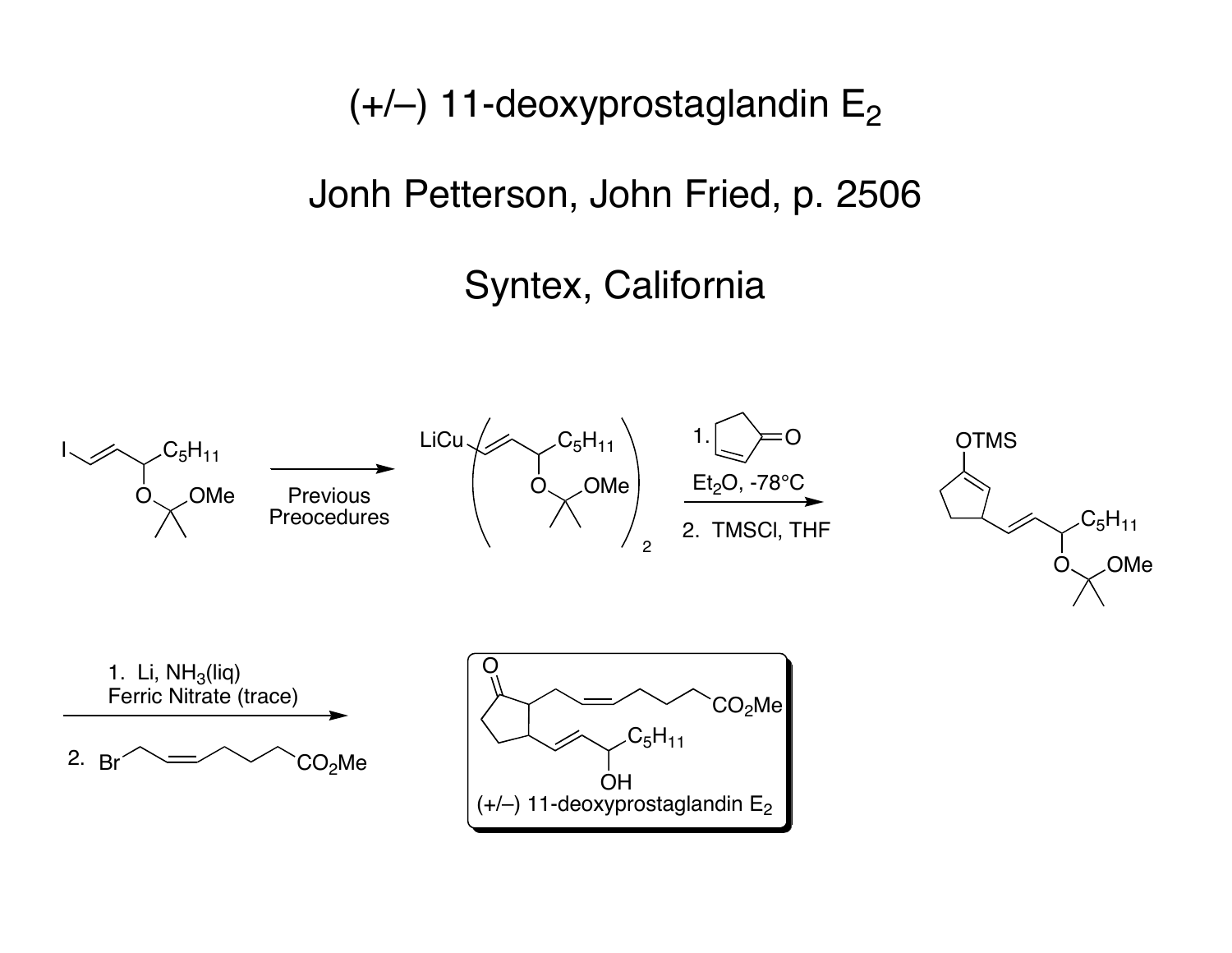### 3-Arylcephalosporins

### Firestone, Maciejewicz, Christensen, p. 3384

#### Merck Sharp and Dohme Research, New Jersey



N S Ar CO<sub>2</sub>H O H N H S O 3-Arylcephalosporins